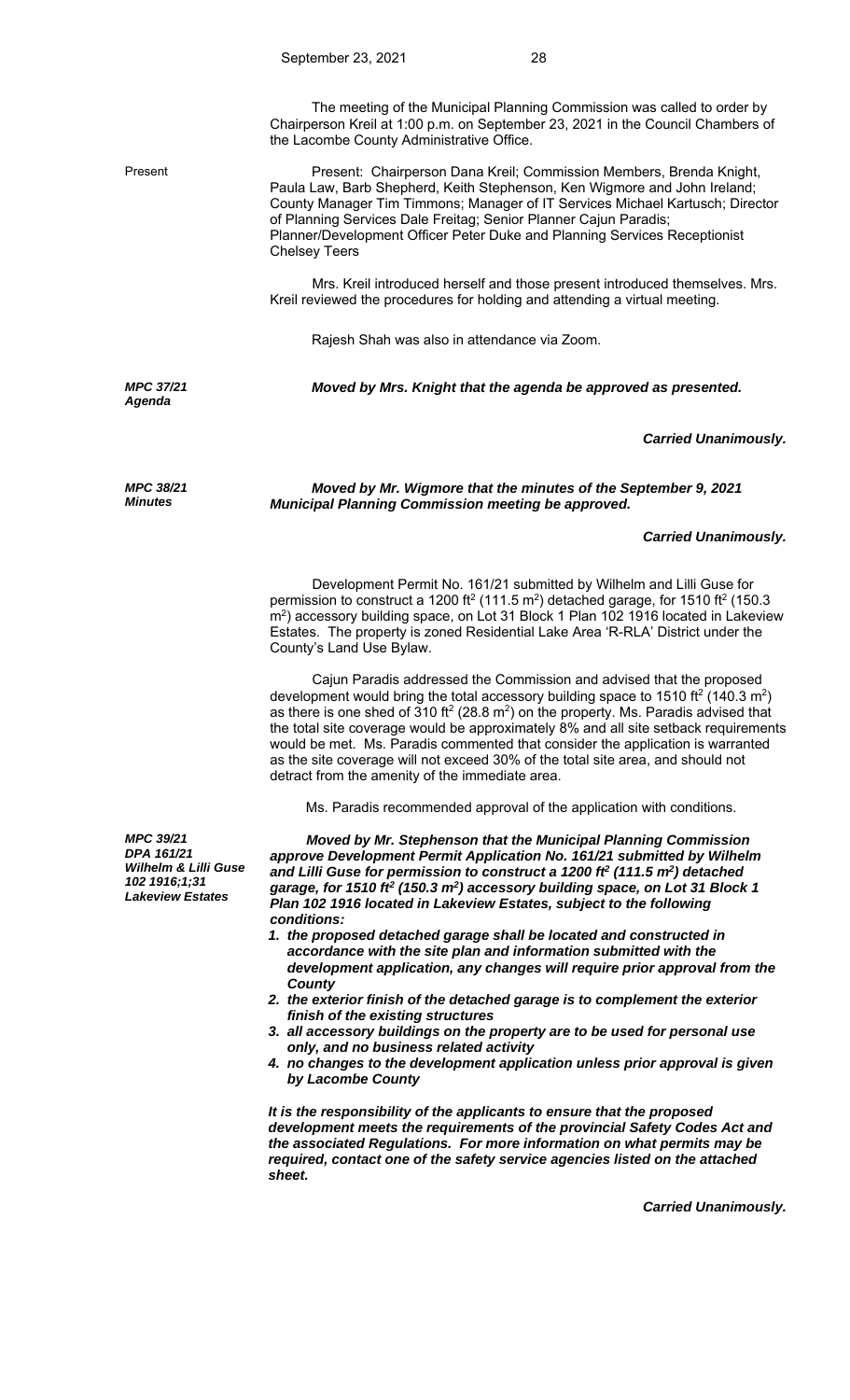Development Permit No. 157/21 submitted by Preston Arndt for permission to operate an outdoor storage business, known as The Container Guy, on Lots 3 and 4 Block 2 Plan 972 3918, and lease office space in "Paul Deleeuw Place", south of Blackfalds on property owned by 936931 Alberta Ltd. The property is zoned Business Industrial 'I-BI' in the County's Land Use Bylaw.

 Peter Duke addressed the Commission and advised that the business has been operating without development approval and as such, the County registered a stop order against the business as the applicant failed to respond to any correspondence sent by the County.

 Mr. Duke explained that the proposed business stores, modifies, rents, and sells sea containers. Mr. Duke explained that the business will employ one person on-site from Monday to Friday between 8:00 AM to 5:00 PM. Typical equipment used in the business are the sea-containers, forklifts, and a delivery truck / trailer. Mr. Duke advised that the business is expected to generate two to five vehicle trips per day on average which would be composed of equipment going in and out as well as customer traffic. There are four parking spaces provided for staff and customers. Mr. Duke confirmed that a sign has been installed on the main multitenant freestanding sign and is included as part of this development permit application.

Mr. Duke advised that the application was pre-circulated to the Town of Blackfalds, Alberta Transportation and the County's Operations Department for comments. The Town of Blackfalds had no concerns with the proposal. They did ask that the County consider paving Range Road 27-3 (Vista Trail) to the access to the business due to the additional traffic, but that this was up to the County's discretion. Alberta Transportation commented that they have no concerns with the proposal as the business seems to be replacing a similar business; however, they do note that any increased subdivision or development, particularly on the Lykal Properties site (Lot 2 Plan 982 6294) would trigger the need for an updated TIA and potential for intersectional upgrades at Highway 597. They also noted that a roadside development permit would be required for the business. The Operations Department had no objections to the proposal and confirmed that the access is adequate and no upgrades to the road are required based on the proposed traffic generated from the site, which is less than the traffic previously generated on site. They did comment on the shared access between Lots 3 & 4 and requested that an access easement be registered. Operations agreed that a TIA would not be required at this time, but should be considered once further development occurs in the immediate area.

Mr. Duke explained that this type of business is one that the County would prefer to see located in our industrial parks as opposed to in the Agricultural area. Mr. Duke explained that it gives applicants opportunity to grow their business without becoming a nuisance to surrounding residents, and allows them access to purpose built infrastructure such as industrial grade roads with direct access to the provincial highway network to support their business needs. Mr. Duke confirmed that stop order enforcement action is not expected to occur going forward at the new landowner has been made aware of the requirement for their tenants to obtain development permits from the County.

Mr. Duke recommended approval of the application with conditions.

*MPC 40/21 DPA 157/21 The Container Guy 972 3918;2;3-4* 

*Moved by Mr. Wigmore that the Municipal Planning Commission approve Development Permit Application No. 157/21 submitted by Preston Arndt for permission to operate an outdoor storage business, known as The Container Guy, on Lots 3 and 4 Block 2 Plan 972 3918, and lease office space in "Paul Deleeuw Place", south of Blackfalds on property owned by 936931 Alberta Ltd., subject to the following conditions:* 

- *1. the term of the development permit to be for three (3) years.*
- *2. business activities at the site shall adhere to the description of the business provided with the development application and the site plan. A further development application is required for any changes to the business, including any new buildings or additions to existing structures*
- *3. the owner/operator shall ensure that the business does not cause any nuisance to surrounding property owners due to noise, dust or excessive traffic, or anything else of a dangerous or objectionable nature, as determined by the County at its sole discretion*
- *4. site to be kept at all times in neat and tidy conditions*
- *5. no outside speaker phones or horns permitted*
- *6. prior to the issuance of a Development Permit, an access easement must be registered on the title of Lot 3 for the benefit of Lot 4*
- *7. sign to be maintained in proper state of repair. If not kept in acceptable condition, sign must be removed or repaired by the applicant within seven (7) days of receiving a notice of deficiency. Otherwise the sign will be*